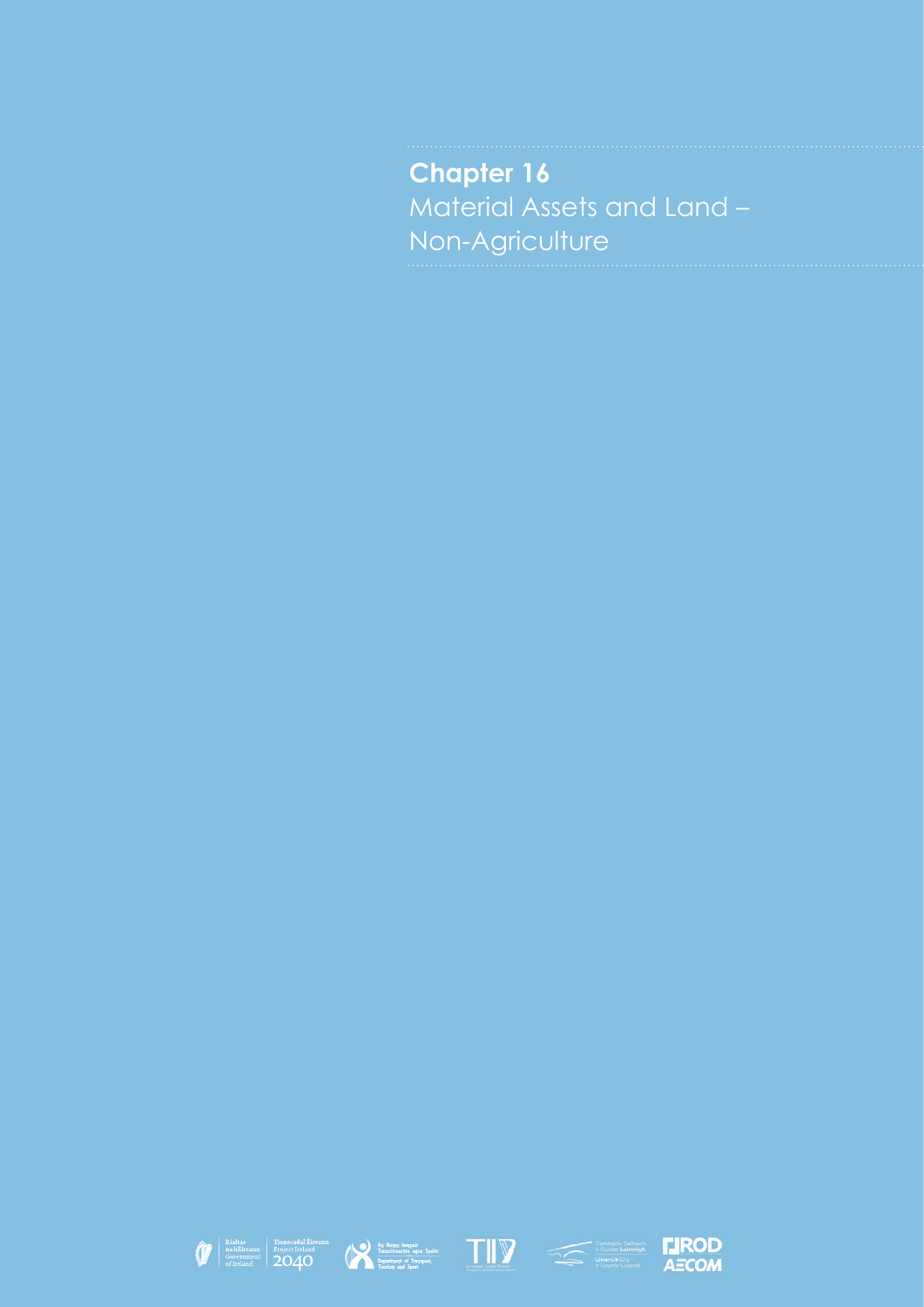# **Chapter 16 Material Assets and Land – Non-Agriculture**

# **16.1 Introduction**

This chapter of the EIAR discusses the impact of the proposed Foynes to Limerick Road (including Adare Bypass) on non-agricultural property.

Other impacts on Material Assets are also addressed throughout this EIAR, most particularly in the following chapters

- Chapter 6 Population and Human Health;
- Chapter 9 Hydrogeology;
- Chapter 10 Hydrology;
- Chapter 11 The Landscape;
- Chapter 12 Noise and Vibration;
- Chapter 13 Air Quality and Climate;
- Chapter 14 Archaeology, Architecture & Cultural Heritage;
- Chapter 15 Material Assets and Land Agriculture.

Non-agricultural property includes the following:

- Residential property;
- Commercial property;
- Community property Public park, open space or lands that are used for recreation amenity; and
- Development land Lands zoned for development (with or without planning permission) and sites with planning permission.

### **16.2 Methodology**

This chapter will describe the receiving environment and determine the significance of the impact of the proposed road development on non-agricultural property. The assessment methodology has considered the following guidelines:

- *Guidelines on the Information to be contained in Environmental Impact Assessment Reports* (Draft) (EPA 2017);
- *Advice Notes for Preparing Environmental Impact Statements* (Draft) (2015);
- *Environmental Impact Assessment of National Road Schemes – A Practical Guide* (TII, 2008);
- *Advice notes on current practice in the preparation of Environmental Impact Statements* (EPA, 2003); and
- *Guidelines on the information to be contained in Environmental Impact Statements* (EPA, 2002).

The baseline environment and impact assessment relied on information from a number of sources as outlined in [Table 16.1.](#page-2-0)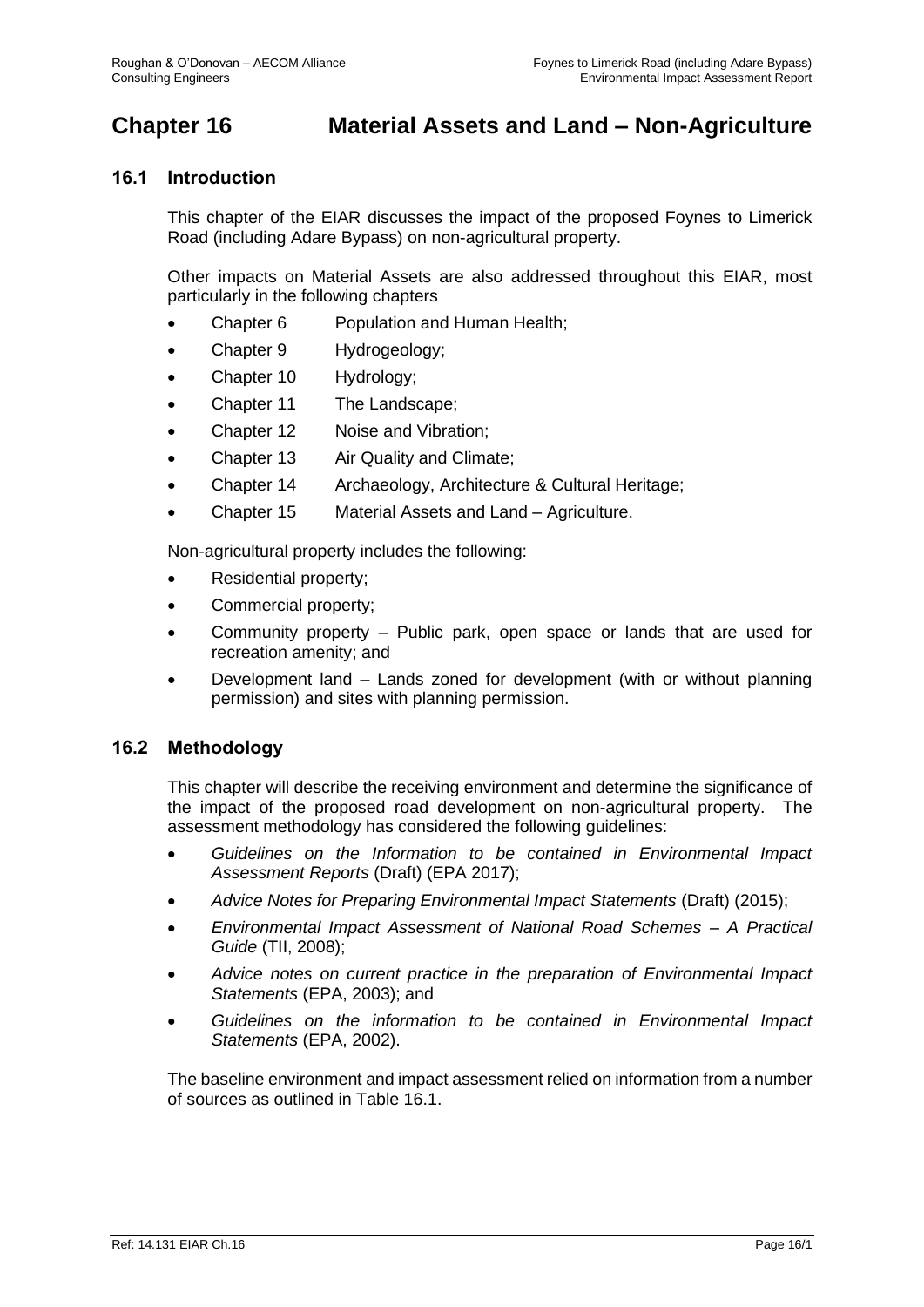<span id="page-2-0"></span>

| <b>Table 16.1</b> | Information Used in Assessment and Sources |
|-------------------|--------------------------------------------|
|-------------------|--------------------------------------------|

| <b>Information</b>                           | <b>Source</b>                                                                                 |
|----------------------------------------------|-----------------------------------------------------------------------------------------------|
| Land registry / landownership<br>information | <b>MWNRDO, Limerick City and County Council</b>                                               |
| Planning and zoning objectives               | Limerick County Development Plan (2010-2016) (as<br>extended)                                 |
|                                              | Askeaton LAP 2015-2021; Rathkeale LAP 2012-2018<br>(extended until 2022); Adare LAP 2015-2021 |
| Design Mapping & project<br>information      | ROD-AECOM ALLIANCE                                                                            |

The methodology for the assessment of non-agricultural property consists of a desktop survey, roadside survey of the proposed road development and meetings with property owners or their representatives, where possible.

### **Study Area**

The study area comprises of the non-agricultural property directly impacted by the proposed Foynes to Limerick Road (including Adare Bypass).

There are 72 non-agricultural properties directly impacted by the proposed road development.

### **Assessment Methodology**

The effect of the proposed road development on property, other than agricultural property, was considered in this assessment and includes impacts on residential, commercial, community and development lands.

The baseline environment for non-agricultural property was evaluated on an individual property basis and assigned a baseline rating. This baseline rating combined with a magnitude of impact from construction and operational impacts associated with the proposed road development will determine the significance of the non-agricultural property impact.

### **Baseline Rating**

Property within the study area was assigned a baseline rating determined by the property type. Residential, commercial, community and land that is zoned for development or land/sites with planning permission are indicative of a high baseline rating. Land that is not zoned for development or land without planning permission is indicative of a medium baseline rating. The criteria used to determine the baseline rating for property on the proposed road development are shown in [Table 16.2.](#page-3-0)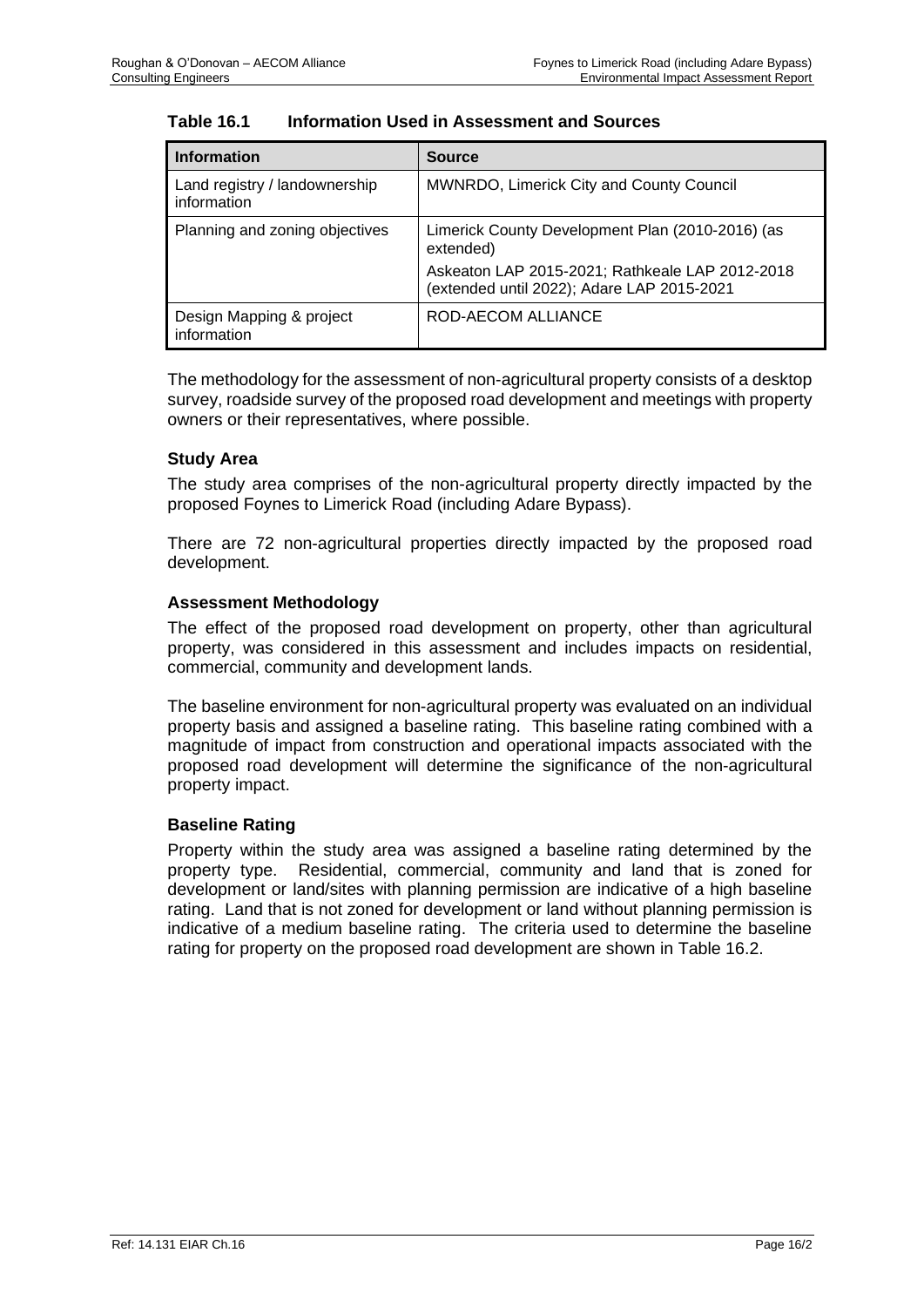| <b>Baseline</b> | <b>Criteria</b>                                                                          |  |  |  |  |  |
|-----------------|------------------------------------------------------------------------------------------|--|--|--|--|--|
| High            | Residential property.                                                                    |  |  |  |  |  |
|                 | Commercial property.                                                                     |  |  |  |  |  |
|                 | Community property used for public and private recreation amenity.                       |  |  |  |  |  |
|                 | Land / site that is zoned or planning permission exists for development.                 |  |  |  |  |  |
| <b>Medium</b>   | Land / site that is not zoned and planning permission does not exist for<br>development. |  |  |  |  |  |
|                 | Residential property (vacant / derelict/ruin).                                           |  |  |  |  |  |
|                 | Commercial property (vacant / derelict/ruin).                                            |  |  |  |  |  |
| LOW             | Property consisting of public road/private road and small plots of land.                 |  |  |  |  |  |

### <span id="page-3-0"></span>**Table 16.2 Baseline Rating Criteria**

### **Impact Magnitude**

Impacts on non-agricultural properties arising from the proposed road development include:

- Non-agricultural properties that are to be entirely acquired;
- Non-agricultural properties where a portion of the site is to be acquired on a permanent basis;
- Non-agricultural properties where a portion of the site is to be acquired on a temporary basis;
- Non-agricultural properties to which access will be relocated or altered; and
- Non-agricultural properties where only public road/ private road is to be acquired.

The criteria used to determine the magnitude of impact for the non-agricultural property on the proposed road development are shown in [Table 16.3.](#page-3-1)

<span id="page-3-1"></span>

| <b>Table 16.3</b> | <b>Magnitude of Impact Criteria</b> |  |
|-------------------|-------------------------------------|--|
|-------------------|-------------------------------------|--|

| <b>Magnitude</b> | Criteria                                                                                                                                                            |
|------------------|---------------------------------------------------------------------------------------------------------------------------------------------------------------------|
| High             | An impact on the property where the use of the property cannot continue.                                                                                            |
| <b>Medium</b>    | An impact on the property where the use of the property can continue.<br>An impact of permanent duration resulting in a change to the character of the<br>property. |
| Low              | An impact on the property where the use of the property can continue.<br>An impact of permanent duration with a minimal effect on the character of the<br>property. |
| <b>Very low</b>  | An impact on the property that does not affect the use of the property (i.e.<br>acquisition of public road/private road only).                                      |

### **Impact Significance**

The significance of the impact on a property is determined by the baseline rating assigned to the property combined with the magnitude of impact of the proposed road development. There are three categories of baseline rating applicable ranging from 'low to 'high'. There are four categories of magnitude of impact ranging from 'very low' to 'high'. The likely significance rating for a property is determined by reference to the matrix in [Table 16.4](#page-4-0) using the baseline rating and magnitude of impact. The likely significance of impact is prior to the implementation of any mitigation measures.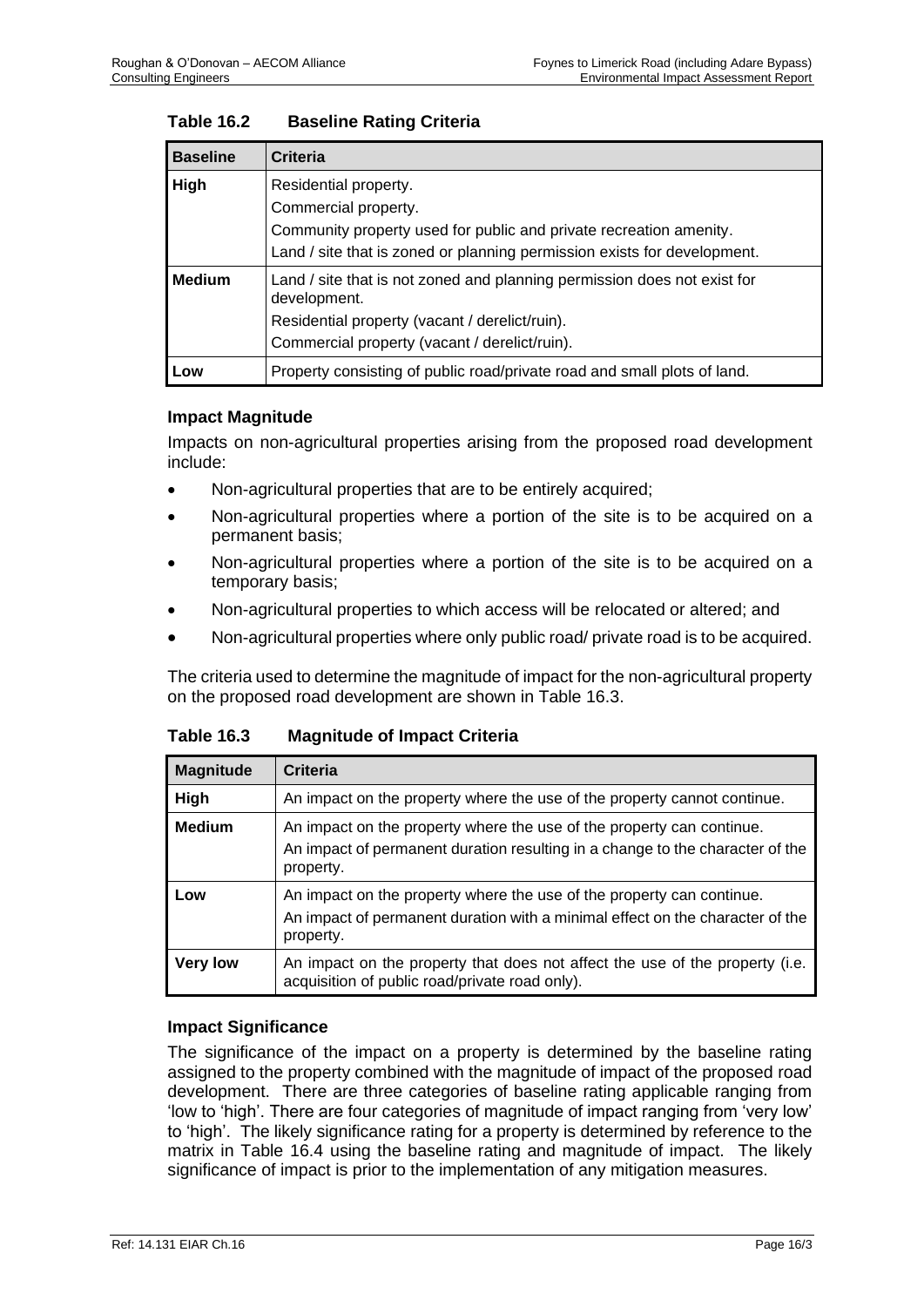| <b>Baseline</b><br>Rating | <b>Magnitude of Impact</b> |               |                 |                 |  |  |  |  |  |  |
|---------------------------|----------------------------|---------------|-----------------|-----------------|--|--|--|--|--|--|
|                           | <b>High</b>                | <b>Medium</b> | Low             | <b>Very low</b> |  |  |  |  |  |  |
| High                      | Profound                   | Significant   | Slight          | Not Significant |  |  |  |  |  |  |
| <b>Medium</b>             | Very Significant           | Moderate      | Slight          | Not Significant |  |  |  |  |  |  |
| Low                       | Moderate                   | Slight        | Not Significant | Imperceptible   |  |  |  |  |  |  |

### <span id="page-4-0"></span>**Table 16.4 Significance of Impact**

# **16.3 Description of Existing Environment for Property**

The study area for the proposed road development is located in a rural setting where agriculture is the predominant land use. Non-agricultural property consists of residential property, commercial property and development lands and sites.

There are 72 non-agricultural properties directly affected by the proposed road development and these include 43 residential properties, 1 residential & commercial property, 2 commercial properties, 3 development sites and 23 land properties. The baseline impact will be high for 46 properties, medium for 12 properties and low for 14 properties.

# **16.4 Description of Likely Impacts for Property**

The impact on property is limited to property directly impacted by the proposed road development. The proposed road will involve the acquisition of 69.0571ha from 72 non-agricultural properties. This landtake area consists of a permanent acquisition of 19.7938ha non-agricultural lands and 49.2633ha public road.

All impacts are treated as operational unless otherwise mentioned. Details of specific construction impacts are presented in Section 16.6.

An assessment of the impact of the proposed road development on non-agricultural property is presented in [Table 16.5](#page-5-0) and a summary is presented in [Table 16.6.](#page-11-0)

Measures to mitigate the adverse effects of the proposed road are described in Section 16.5 and 16.6. The significance of the residual impacts following the implementation of mitigation measures is described in Section 16.7.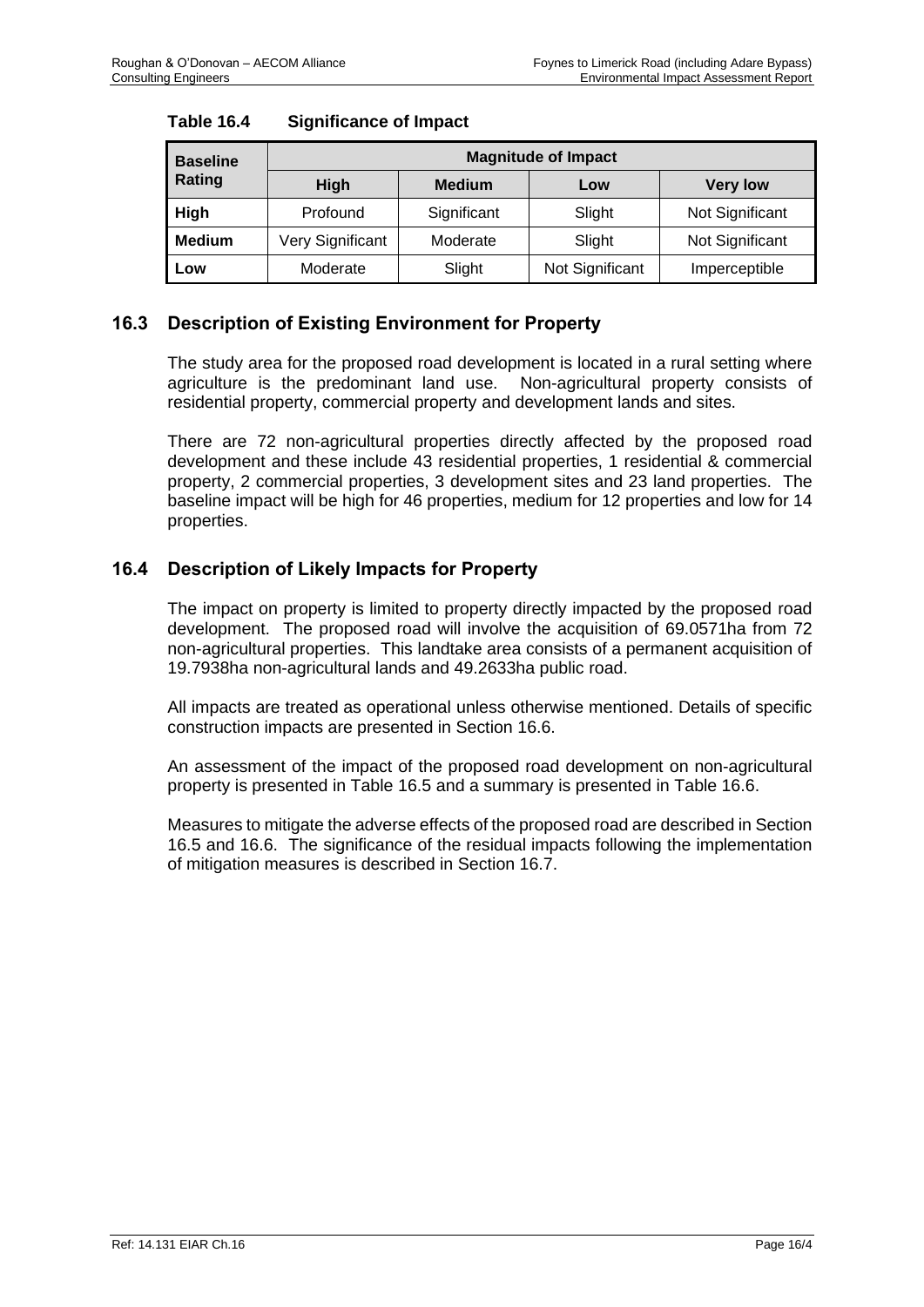<span id="page-5-0"></span>

| No.            | CPO No.      | <b>Property</b><br><b>Type</b> | <b>Baseline</b><br>Rating | Land<br>Area<br>(ha) | <b>Public</b><br>road (ha) | <b>Impact Details</b>                                                                                                                    | <b>Magnitude</b><br>of Impact | Impact<br><b>Significance</b><br>(Pre-mitigation) | <b>Mitigation</b>                         | <b>Residual</b><br><b>Impact</b> |
|----------------|--------------|--------------------------------|---------------------------|----------------------|----------------------------|------------------------------------------------------------------------------------------------------------------------------------------|-------------------------------|---------------------------------------------------|-------------------------------------------|----------------------------------|
| 1              | 100 &<br>101 | Land                           | Medium                    | 1.1040               | 45.1219                    | Reduction in land area and<br>public road. Impact on<br>property boundary.                                                               | Low                           | Slight                                            | Replace affected<br>property<br>boundary. | Slight                           |
| $\overline{2}$ | 104          | Land                           | Medium                    | 0.0737               | 0.0812                     | Reduction in area of<br>property and public road.<br>Impact on property<br>boundary.                                                     | Low                           | Slight                                            | Replace affected<br>property<br>boundary. | Slight                           |
| 3              | 105          | Development<br>Land            | Medium                    | 0.1773               | 0.0171                     | Acquisition of the entire<br>property.                                                                                                   | High                          | Very<br>Significant                               | None                                      | Very<br>Significant              |
| 4              | 106          | Residential                    | High                      | 0.0267               | 0.0000                     | Public road only.                                                                                                                        | Very Low                      | Not Significant                                   | None                                      | <b>Not</b><br>Significant        |
| 5              | 111          | Development<br>Land            | High                      | 5.0794               | 0.0044                     | Acquisition of plot south of<br>disused rail line and east of<br>port access road.<br>Reduction in area. Impact<br>on property boundary. | Medium                        | Significant                                       | None                                      | Significant                      |
| 6              | 115          | Residential                    | High                      | 0.0000               | 0.0119                     | Public road only.                                                                                                                        | Very Low                      | Not Significant                                   | None                                      | Not<br>Significant               |
| 7              | 116          | Residential                    | High                      | 0.0000               | 0.0271                     | Public road only.                                                                                                                        | Very Low                      | Not Significant                                   | None                                      | Not<br>Significant               |
| 8              | 119          | Land                           | Low                       | 0.1581               | 0.0515                     | Acquisition of the entire<br>plot.                                                                                                       | High                          | Moderate                                          | None                                      | Moderate                         |
| 9              | 121          | Residential                    | High                      | 0.0435               | 0.0362                     | Reduction in curtilage area<br>of property. No impact on<br>existing property access.<br>Impact on property<br>boundary.                 | Medium                        | Significant                                       | Replace affected<br>property<br>boundary. | Significant                      |
| 10             | 125          | Land                           | Low                       | 0.0000               | 0.0069                     | Public road only.                                                                                                                        | Very Low                      | Imperceptible                                     | None                                      | Imperceptible                    |

# **Table 16.5 Assessment of the Impact of the Proposed Road on Non-Agricultural Property**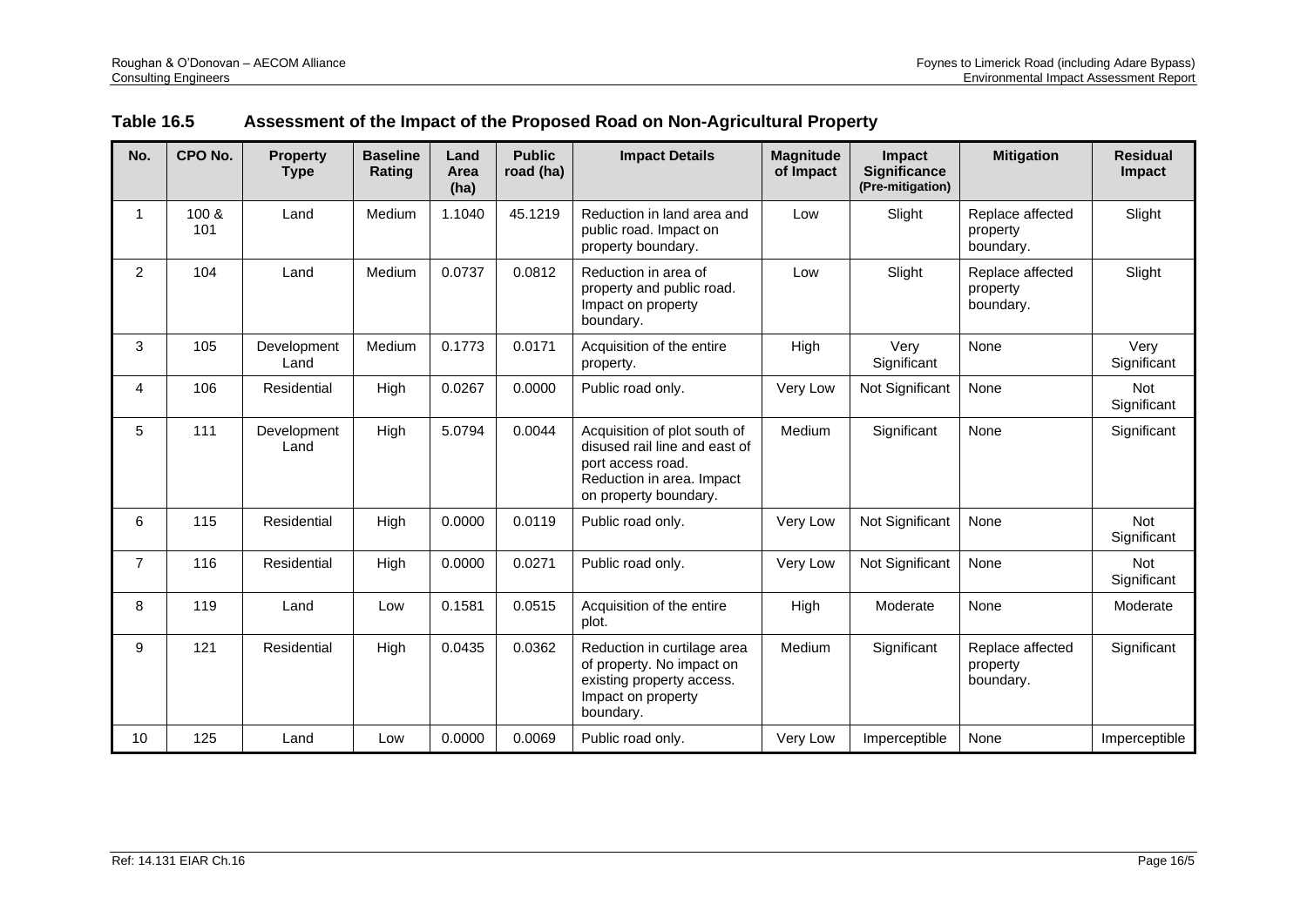| No. | CPO No.      | <b>Property</b><br><b>Type</b> | <b>Baseline</b><br>Rating | Land<br>Area<br>(ha) | <b>Public</b><br>road (ha) | <b>Impact Details</b>                                                                                          | <b>Magnitude</b><br>of Impact | <b>Impact</b><br><b>Significance</b><br>(Pre-mitigation) | <b>Mitigation</b>                                                | <b>Residual</b><br>Impact |
|-----|--------------|--------------------------------|---------------------------|----------------------|----------------------------|----------------------------------------------------------------------------------------------------------------|-------------------------------|----------------------------------------------------------|------------------------------------------------------------------|---------------------------|
| 11  | 128          | Commercial                     | High                      | 1.4222               | 0.0000                     | Reduction in area of<br>property. No impact on<br>existing property access.<br>Impact on property<br>boundary. | Medium                        | Significant                                              | Replace affected<br>property<br>boundary.                        | Significant               |
| 12  | 129          | Land                           | Medium                    | 2.0584               | 0.0000                     | Acquisition of the entire<br>property.                                                                         | High                          | Very<br>Significant                                      | None                                                             | Very<br>Significant       |
| 13  | 134          | Residential                    | High                      | 0.0000               | 0.1870                     | Public road only.                                                                                              | Very Low                      | Not Significant                                          | None                                                             | Not<br>Significant        |
| 14  | 135          | Residential                    | High                      | 0.0135               | 0.0230                     | Reduction in curtilage.<br>Impact on existing<br>entrance. Impact on<br>property boundary.                     | Medium                        | Significant                                              | Restore entrance.<br>Reinstate affected<br>property<br>boundary. | Slight                    |
| 15  | 211 &<br>220 | Residential                    | High                      | 0.1722               | 0.0288                     | Acquisition of the entire<br>property including a<br>dwelling house.                                           | High                          | Profound                                                 | None                                                             | Profound                  |
| 16  | 213          | Land                           | Low                       | 0.0000               | 0.4764                     | Public road only.                                                                                              | Very Low                      | Imperceptible                                            | None                                                             | Imperceptible             |
| 17  | 215          | Residential                    | High                      | 0.0000               | 0.0443                     | Public road only.                                                                                              | Very Low                      | Not Significant                                          | None                                                             | <b>Not</b><br>Significant |
| 18  | 217          | Residential                    | High                      | 0.0000               | 0.0215                     | Public road only.                                                                                              | Very Low                      | Not Significant                                          | None                                                             | Not<br>Significant        |
| 19  | 218          | Residential                    | High                      | 0.0000               | 0.0180                     | Public road only.                                                                                              | Very Low                      | Not Significant                                          | None                                                             | Not<br>Significant        |
| 20  | 219          | Residential                    | High                      | 0.0000               | 0.0302                     | Public road only.                                                                                              | Very Low                      | Not Significant                                          | None                                                             | <b>Not</b><br>Significant |
| 21  | 221          | Land                           | Low                       | 0.0000               | 0.1090                     | Private road only                                                                                              | Very Low                      | Imperceptible                                            | None                                                             | Imperceptible             |
| 22  | 308          | Development<br>Land            | High                      | 0.0036               | 0.0287                     | Reduction in area and<br>public road. Alteration to<br>site access.                                            | Medium                        | Significant                                              | Provide<br>alternative access<br>to the site off side<br>road.   | Slight                    |
| 23  | 310          | Land                           | Low                       | 0.0000               | 0.0066                     | Public road only.                                                                                              | Very Low                      | Imperceptible                                            | None                                                             | Imperceptible             |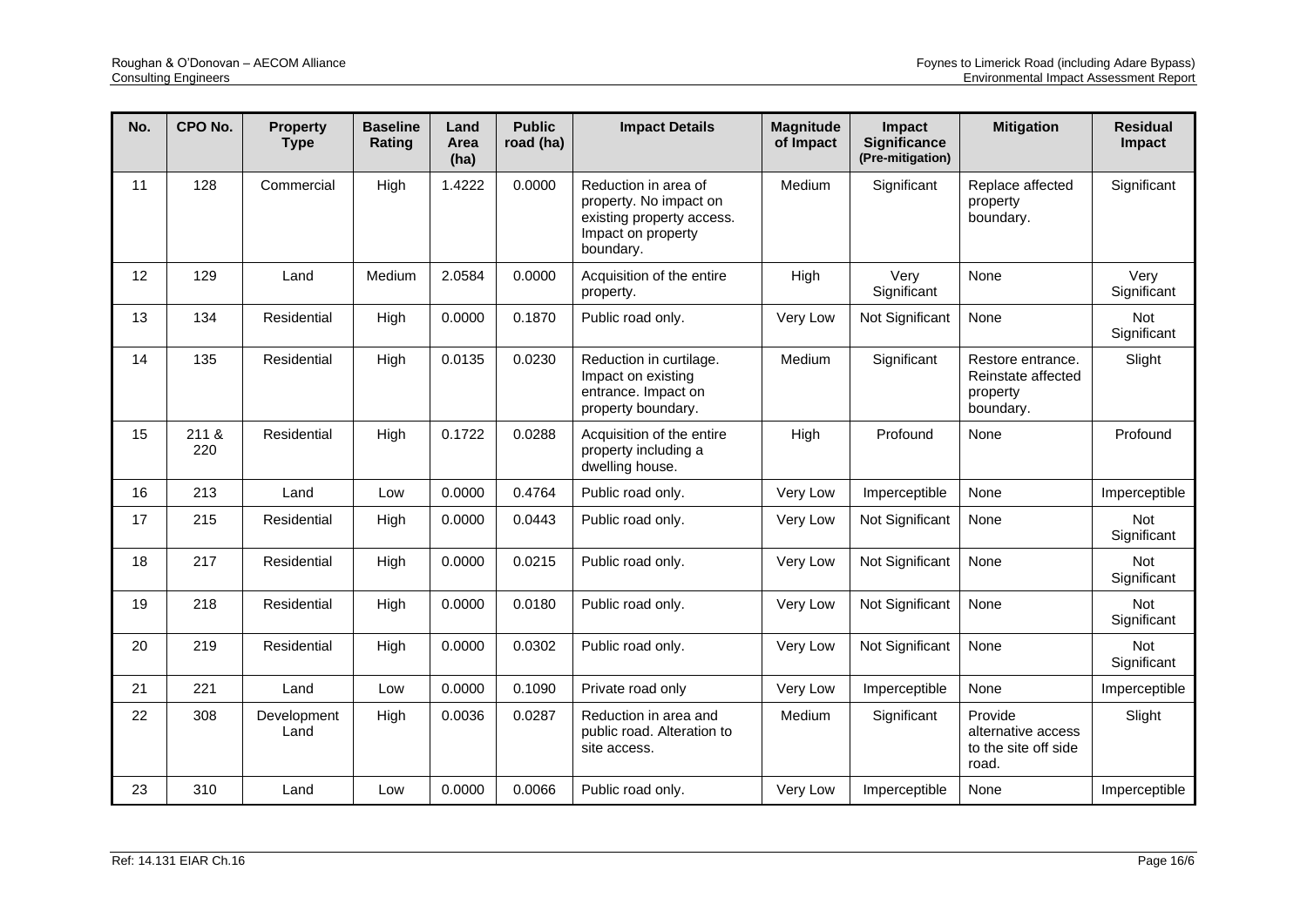| No. | CPO No.      | <b>Property</b><br><b>Type</b> | <b>Baseline</b><br>Rating | Land<br>Area<br>(ha) | <b>Public</b><br>road (ha) | <b>Impact Details</b>                                                   | <b>Magnitude</b><br>of Impact | Impact<br><b>Significance</b><br>(Pre-mitigation) | <b>Mitigation</b>                         | <b>Residual</b><br>Impact |
|-----|--------------|--------------------------------|---------------------------|----------------------|----------------------------|-------------------------------------------------------------------------|-------------------------------|---------------------------------------------------|-------------------------------------------|---------------------------|
| 24  | 311          | Land                           | Low                       | 0.0012               | 0.0469                     | Public road only.                                                       | Very Low                      | Imperceptible                                     | None                                      | Imperceptible             |
| 25  | 312          | Residential                    | High                      | 0.0000               | 0.0356                     | Public road only.                                                       | Very Low                      | Not Significant                                   | None                                      | Not<br>Significant        |
| 26  | 315          | Residential                    | High                      | 0.0000               | 0.0249                     | Public road only.                                                       | Very Low                      | Not Significant                                   | None                                      | Not<br>Significant        |
| 27  | 325          | Residential                    | High                      | 0.0000               | 0.0455                     | Public road only.                                                       | Very Low                      | Not Significant                                   | None                                      | Not<br>Significant        |
| 28  | 327          | Land                           | Medium                    | 0.0190               | 0.0000                     | Reduction in area. Impact<br>on property boundary.                      | Medium                        | Moderate                                          | Replace affected<br>property<br>boundary. | Moderate                  |
| 29  | 328          | Residential                    | High                      | 0.0000               | 0.0141                     | Public road only.                                                       | Very Low                      | Not Significant                                   | None                                      | Not<br>Significant        |
| 30  | 329          | Land                           | Medium                    | 0.2635               | 0.0416                     | Acquisition of the entire<br>property.                                  | High                          | Very<br>Significant                               | None                                      | Verv<br>Significant       |
| 31  | 330          | Residential                    | High                      | 0.0000               | 0.0183                     | Public road only.                                                       | Very Low                      | Not Significant                                   | None                                      | Not<br>Significant        |
| 32  | 331          | Residential                    | High                      | 0.4293               | 0.0804                     | Acquisition of the entire<br>property including a private<br>residence. | High                          | Profound                                          | None                                      | Profound                  |
| 33  | 332 &<br>333 | Residential                    | High                      | 0.5469               | 0.0163                     | Acquisition of the entire<br>property including a private<br>residence. | High                          | Profound                                          | None                                      | Profound                  |
| 34  | 334          | Residential                    | High                      | 0.0169               | 0.0278                     | Reduction in area and<br>public road. Impact on<br>property boundary.   | Low                           | Slight                                            | Replace affected<br>property<br>boundary. | Slight                    |
| 35  | 336          | Residential                    | High                      | 0.3630               | 0.0225                     | Acquisition of the entire<br>property including a private<br>residence. | High                          | Profound                                          | None                                      | Profound                  |
| 36  | 339          | Residential                    | High                      | 0.0569               | 0.0000                     | Acquisition of the entire<br>property including a private<br>residence. | High                          | Profound                                          | None                                      | Profound                  |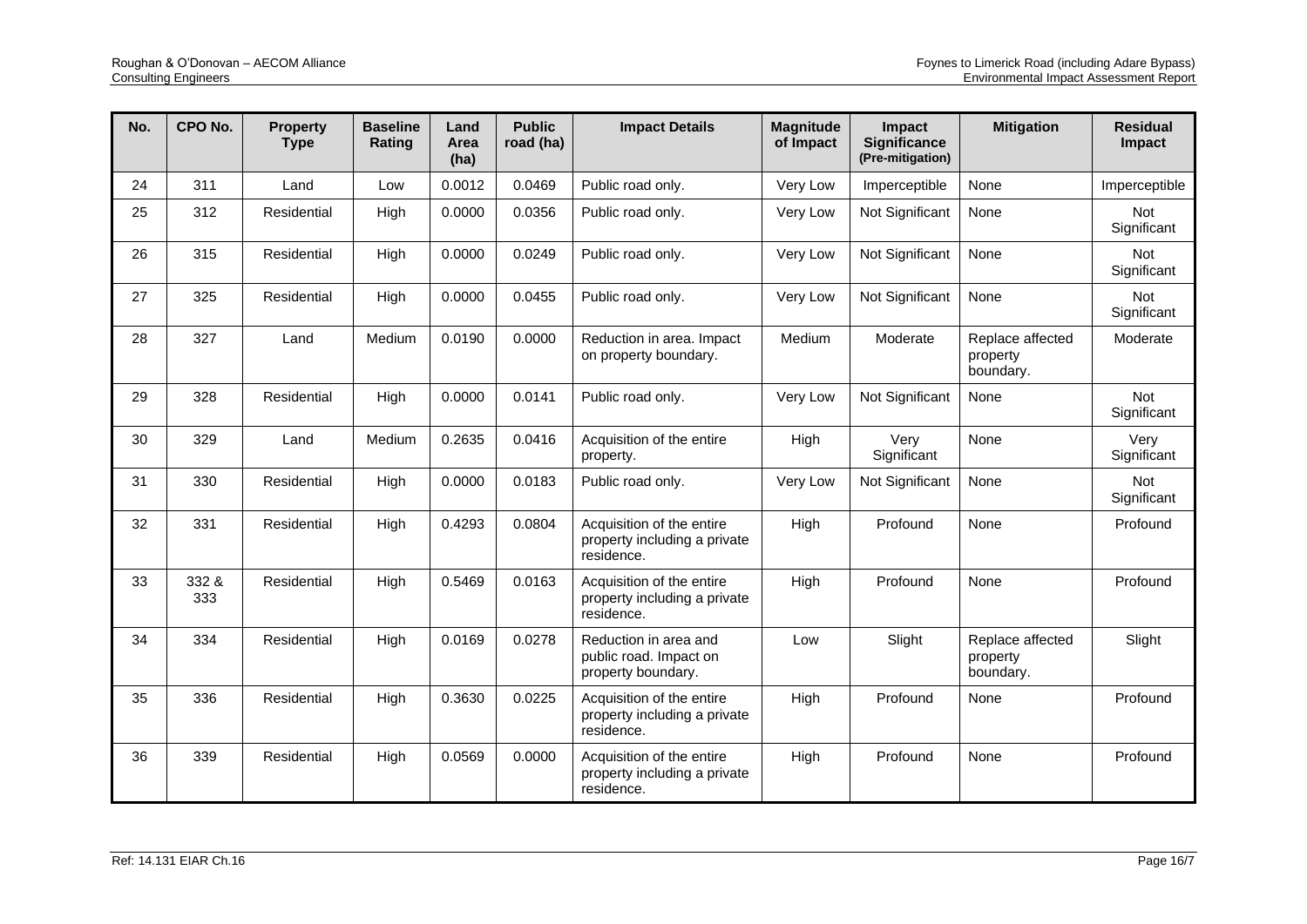| No. | CPO No. | <b>Property</b><br><b>Type</b>         | <b>Baseline</b><br>Rating | Land<br>Area<br>(ha) | <b>Public</b><br>road (ha) | <b>Impact Details</b>                                                                                      | <b>Magnitude</b><br>of Impact | Impact<br><b>Significance</b><br>(Pre-mitigation) | <b>Mitigation</b>                                                                | <b>Residual</b><br>Impact |
|-----|---------|----------------------------------------|---------------------------|----------------------|----------------------------|------------------------------------------------------------------------------------------------------------|-------------------------------|---------------------------------------------------|----------------------------------------------------------------------------------|---------------------------|
| 37  | 400     | Residential                            | High                      | 0.0000               | 0.1400                     | Public road only.                                                                                          | Very Low                      | Not Significant                                   | None                                                                             | <b>Not</b><br>Significant |
| 38  | 401     | Residential                            | High                      | 0.0000               | 0.0074                     | Public road only.                                                                                          | Very Low                      | Not Significant                                   | None                                                                             | <b>Not</b><br>Significant |
| 39  | 402     | Residential                            | High                      | 0.0000               | 0.0182                     | Public road only.                                                                                          | Very Low                      | Not Significant                                   | None                                                                             | Not<br>Significant        |
| 40  | 407     | Land                                   | Low                       | 0.0000               | 0.0743                     | Public road only.                                                                                          | Very Low                      | Imperceptible                                     | None                                                                             | Imperceptible             |
| 41  | 415     | <b>Residential &amp;</b><br>Commercial | High                      | 0.0076               | 0.0116                     | Reduction in area and<br>public road. Impact on<br>property boundary.                                      | Low                           | Slight                                            | None                                                                             | Slight                    |
| 42  | 418     | Residential                            | High                      | 0.0383               | 0.0164                     | Reduction in area and<br>public road. Impact on<br>property boundary.                                      | Low                           | Slight                                            | Replace affected<br>property<br>boundary.                                        | Slight                    |
| 43  | 420     | Residential                            | High                      | 0.0000               | 0.0026                     | Public road only.                                                                                          | Very Low                      | Not Significant                                   | None                                                                             | <b>Not</b><br>Significant |
| 44  | 429     | Residential                            | High                      | 0.0266               | 0.0202                     | Reduction in curtilage and<br>public road. Impact on<br>existing entrance. Impact<br>on property boundary. | Medium                        | Significant                                       | Restore entrance<br>and access. Re-<br>instate affected<br>property<br>boundary. | Slight                    |
| 45  | 436     | Residential                            | High                      | 0.0000               | 0.0258                     | Public road only.                                                                                          | Very Low                      | Not Significant                                   | None                                                                             | Not<br>Significant        |
| 46  | 437     | Residential                            | High                      | 0.0000               | 0.0986                     | Public road only.                                                                                          | Very Low                      | Not Significant                                   | None                                                                             | Not<br>Significant        |
| 47  | 439     | Land                                   | Low                       | 0.0000               | 0.0275                     | Public road only.                                                                                          | Very Low                      | Imperceptible                                     | None                                                                             | Imperceptible             |
| 48  | 440     | Residential                            | High                      | 0.0000               | 0.0195                     | Public road only.                                                                                          | Very Low                      | Not Significant                                   | None                                                                             | Not<br>Significant        |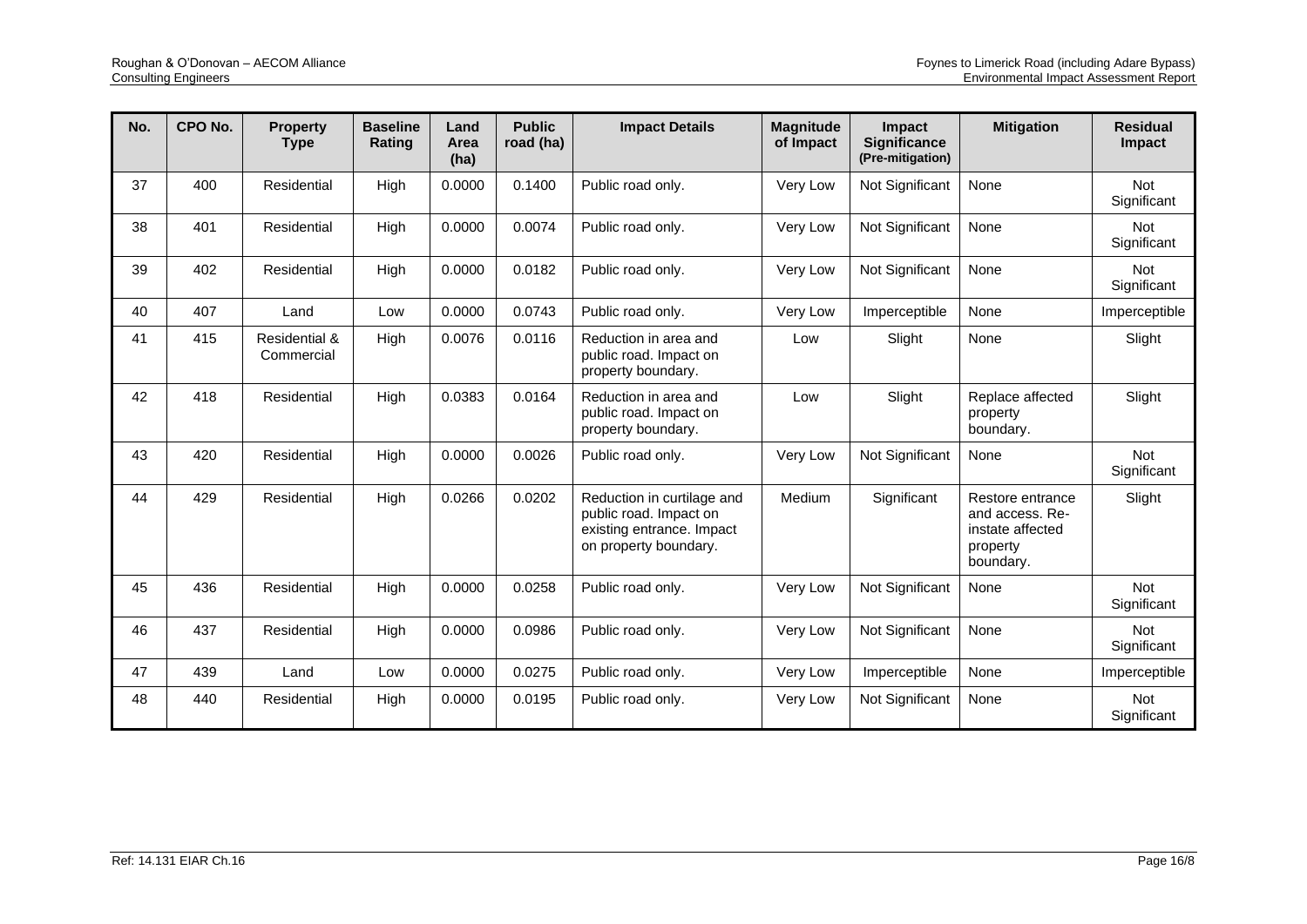| No. | CPO No. | <b>Property</b><br><b>Type</b> | <b>Baseline</b><br>Rating | Land<br>Area<br>(ha) | <b>Public</b><br>road (ha) | <b>Impact Details</b>                                                                           | <b>Magnitude</b><br>of Impact | <b>Impact</b><br>Significance<br>(Pre-mitigation) | <b>Mitigation</b>                                                                | <b>Residual</b><br>Impact |
|-----|---------|--------------------------------|---------------------------|----------------------|----------------------------|-------------------------------------------------------------------------------------------------|-------------------------------|---------------------------------------------------|----------------------------------------------------------------------------------|---------------------------|
| 49  | 441     | Residential                    | High                      | 0.0176               | 0.0153                     | Reduction in land and<br>public road. Impact on<br>property boundary.                           | Medium                        | Significant                                       | Restore entrance<br>and access. Re-<br>instate affected<br>property<br>boundary. | Slight                    |
| 50  | 442     | Residential                    | High                      | 0.0000               | 0.0023                     | Public road only.                                                                               | Very Low                      | Not Significant                                   | None                                                                             | <b>Not</b><br>Significant |
| 51  | 443     | Land                           | Medium                    | 0.1430               | 0.0121                     | Acquisition of the entire<br>property.                                                          | High                          | Very<br>Significant                               | None                                                                             | Very<br>Significant       |
| 52  | 444     | Residential                    | High                      | 0.0000               | 0.0310                     | Public road only.                                                                               | Very Low                      | Not Significant                                   | None                                                                             | <b>Not</b><br>Significant |
| 53  | 447     | Residential                    | High                      | 0.0199               | 0.0196                     | Reduction in curtilage area.<br>Impact on existing<br>entrance. Impact on<br>property boundary. | Medium                        | Significant                                       | Restore entrance.<br>Reinstate affected<br>property<br>boundary.                 | Slight                    |
| 54  | 450     | Residential                    | High                      | 0.0130               | 0.0130                     | Reduction in curtilage.<br>Impact on existing<br>entrance. Impact on<br>property boundary.      | Medium                        | Significant                                       | Restore entrance.<br>Reinstate affected<br>property<br>boundary.                 | Slight                    |
| 55  | 451     | Land                           | Medium                    | 0.3023               | 0.0092                     | Acquisition of the entire<br>property.                                                          | High                          | Very<br>Significant                               | None                                                                             | Very<br>Significant       |
| 56  | 453     | Residential                    | High                      | 0.0067               | 0.0090                     | Reduction in curtilage.<br>Impact on existing<br>entrance. Impact on<br>property boundary.      | Medium                        | Significant                                       | Restore entrance.<br>Reinstate affected<br>property<br>boundary.                 | Slight                    |
| 57  | 458     | Residential                    | High                      | 0.0007               | 0.0177                     | Reduction in curtilage.<br>Impact on existing<br>entrance. Impact on<br>property boundary.      | Medium                        | Significant                                       | Restore entrance.<br>Reinstate affected<br>property<br>boundary.                 | Slight                    |
| 58  | 459     | Residential                    | High                      | 0.0000               | 0.0240                     | Public road only.                                                                               | Very Low                      | Not Significant                                   | None                                                                             | <b>Not</b><br>Significant |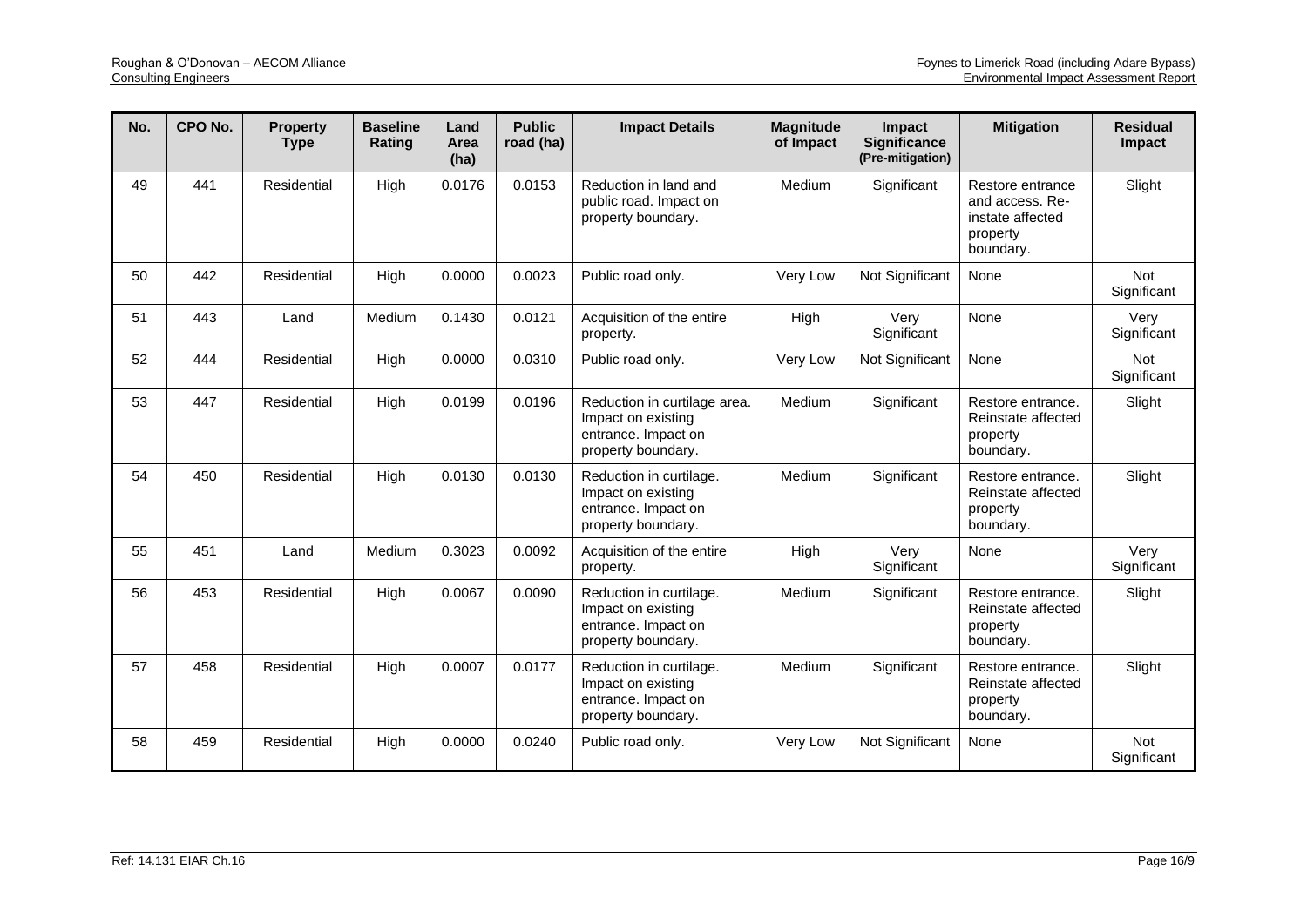| No. | CPO No. | <b>Property</b><br><b>Type</b> | <b>Baseline</b><br>Rating | Land<br>Area<br>(ha) | <b>Public</b><br>road (ha) | <b>Impact Details</b>                                                                                 | <b>Magnitude</b><br>of Impact | Impact<br><b>Significance</b><br>(Pre-mitigation) | <b>Mitigation</b>                           | <b>Residual</b><br><b>Impact</b> |
|-----|---------|--------------------------------|---------------------------|----------------------|----------------------------|-------------------------------------------------------------------------------------------------------|-------------------------------|---------------------------------------------------|---------------------------------------------|----------------------------------|
| 59  | 460     | Residential                    | High                      | 0.0000               | 0.0181                     | Public road only.                                                                                     | Very Low                      | Not Significant                                   | None                                        | <b>Not</b><br>Significant        |
| 60  | 465     | Land                           | Medium                    | 0.0154               | 0.0334                     | Reduction in land.                                                                                    | Low                           | Slight                                            | None                                        | Slight                           |
| 61  | 467     | Residential                    | High                      | 0.0000               | 0.0210                     | Public road only.                                                                                     | Very Low                      | Not Significant                                   | None                                        | Not<br>Significant               |
| 62  | 468     | Land                           | Low                       | 0.0000               | 0.0360                     | Public road only.                                                                                     | Very Low                      | Imperceptible                                     | None                                        | Imperceptible                    |
| 63  | 469     | Land                           | Medium                    | 0.0000               | 0.0093                     | Public road only.                                                                                     | Very Low                      | Not Significant                                   | None                                        | Not<br>Significant               |
| 64  | 473     | Land                           | Low                       | 1.2444               | 0.0000                     | Reduction in land area and<br>river.                                                                  | Very Low                      | Imperceptible                                     | None                                        | Imperceptible                    |
| 65  | 475     | Residential                    | Medium                    | 0.1413               | 0.0601                     | Acquisition of the entire<br>property including a house.                                              | High                          | Very<br>Significant                               | None                                        | Very<br>Significant              |
| 66  | 476     | Residential                    | High                      | 3.6250               | 0.0000                     | Acquisition of the entire<br>property including a private<br>residence.                               | High                          | Profound                                          | None                                        | Profound                         |
| 67  | 478     | Residential                    | High                      | 0.0065               | 0.0428                     | Impact on property<br>boundary, shared access<br>road and public road.                                | Medium                        | Significant                                       | Reinstate affected<br>property<br>boundary. | Slight                           |
| 68  | 479     | Land                           | Low                       | 0.0000               | 0.3709                     | Public road only.                                                                                     | Very Low                      | Imperceptible                                     | None                                        | Imperceptible                    |
| 69  | 482     | Land                           | Low                       | 0.0000               | 0.1930                     | Public road only.                                                                                     | Very Low                      | Imperceptible                                     | None                                        | Imperceptible                    |
| 70  | 483     | Land                           | Low                       | 0.0000               | 0.5704                     | Public road only.                                                                                     | Very Low                      | Imperceptible                                     | None                                        | Imperceptible                    |
| 71  | 484     | Land                           | Low                       | 0.0000               | 0.0108                     | Public road only.                                                                                     | Very Low                      | Imperceptible                                     | None                                        | Imperceptible                    |
| 72  | 500     | Commercial                     | Medium                    | 2.1562               | 0.5766                     | Reduction in land area,<br>railway (disused) area and<br>public road. Impact on<br>property boundary. | Low                           | Slight                                            | None                                        | Slight                           |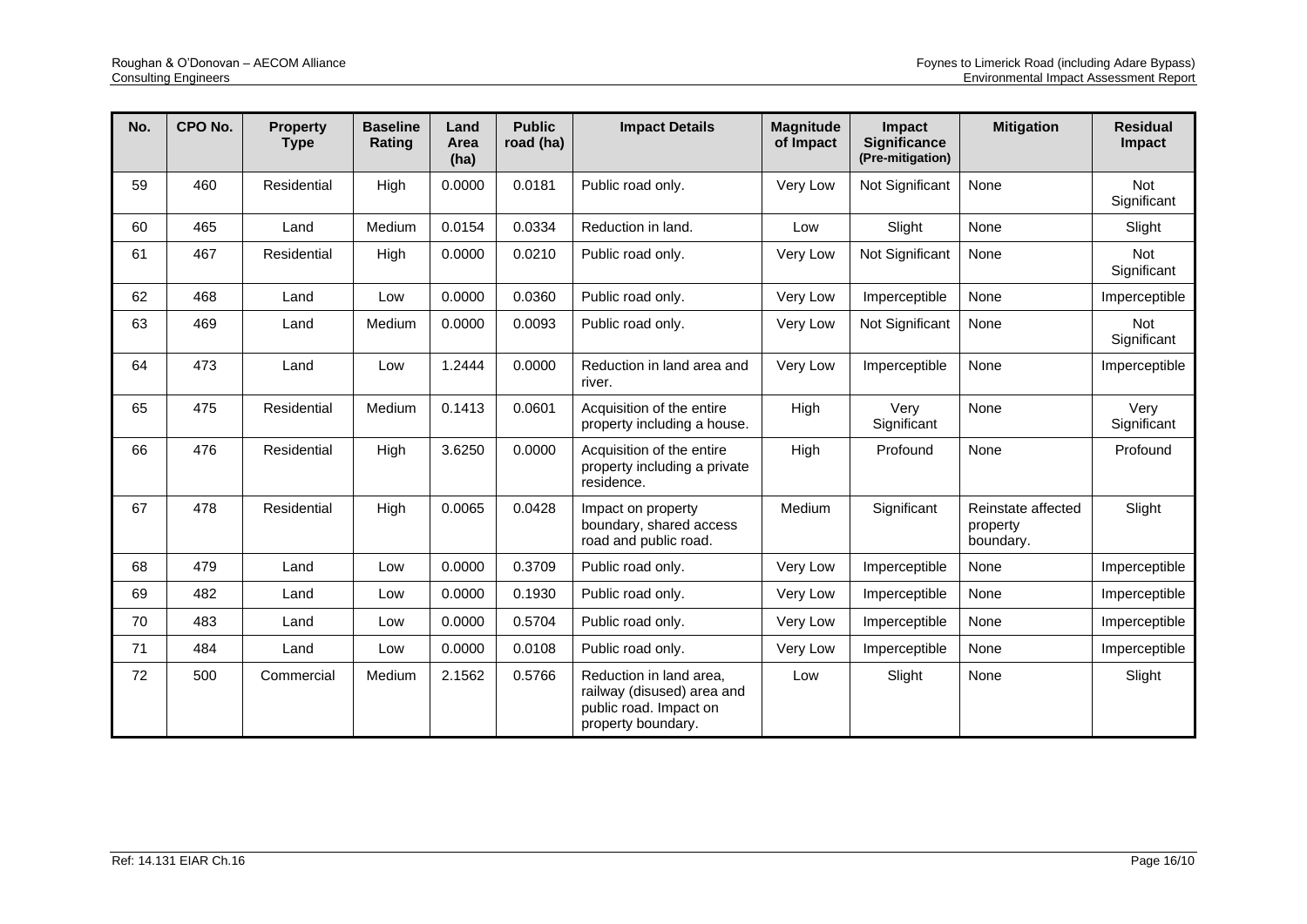### **16.4.1 Summary of Impact on Non-Agricultural Property (Pre-mitigation)**

Details of the impact assessment of the proposed road development on Non-Agricultural property is presented in [Table 16.5](#page-5-0) above. A summary of the results is presented in [Table 16.6](#page-11-0) below.

### <span id="page-11-0"></span>**Table 16.6 Summary of the Impact on Non-Agricultural Property (Pre-mitigation)**

| <b>Magnitude of Impact</b>    | <b>Properties (No.)</b> | % of Total |
|-------------------------------|-------------------------|------------|
| High                          | 13                      | 18.1%      |
| Medium                        | 13                      | 18.1%      |
| Low                           | 7                       | 9.7%       |
| Very low                      | 39                      | 54.1%      |
|                               | 72                      | 100.0%     |
| <b>Significance of Impact</b> | <b>Properties (No.)</b> | % of Total |
| Profound                      | 6                       | 8.3%       |
| Very Significant              | 6                       | 8.3%       |
| Significant                   | 12                      | 16.7%      |
| Moderate                      | 2                       | 2.8%       |
| Slight                        | 7                       | 9.7%       |
| Not Significant               | 26                      | 36.1%      |
| Imperceptible                 | 13                      | 18.1%      |
|                               | 72                      | 100.0%     |

The magnitude of impact on non-agricultural property ranges from Very Low to High. There are thirteen properties where the magnitude of impact will be High. The impact on these properties will include the acquisition of seven (including one uninhabited) residential properties as part of the proposed road development.

In Chapter 15 Material Assets and Land – Agriculture, the assessment of the impact of the proposed road development on agricultural property includes the acquisition of a further two dwelling houses (including one uninhabited).

The significance of impact, which is determined by combining the baseline rating and magnitude of impact for a given property, ranges from Imperceptible to Profound.

There will be a Profound significance of impact on six residential properties. There is a Very Significant level of impact on six properties.

The significance of impact on twelve properties is rated as Significant. The properties consist of nine residential dwelling houses, two development properties and one commercial property.

### **16.5 Mitigation Measures for Non-Agricultural Property**

This section describes the measures that when implemented will mitigate the adverse impacts on non-agricultural property. At this stage measures such as compensation for land acquisition and disturbance are not considered. These matters will be agreed,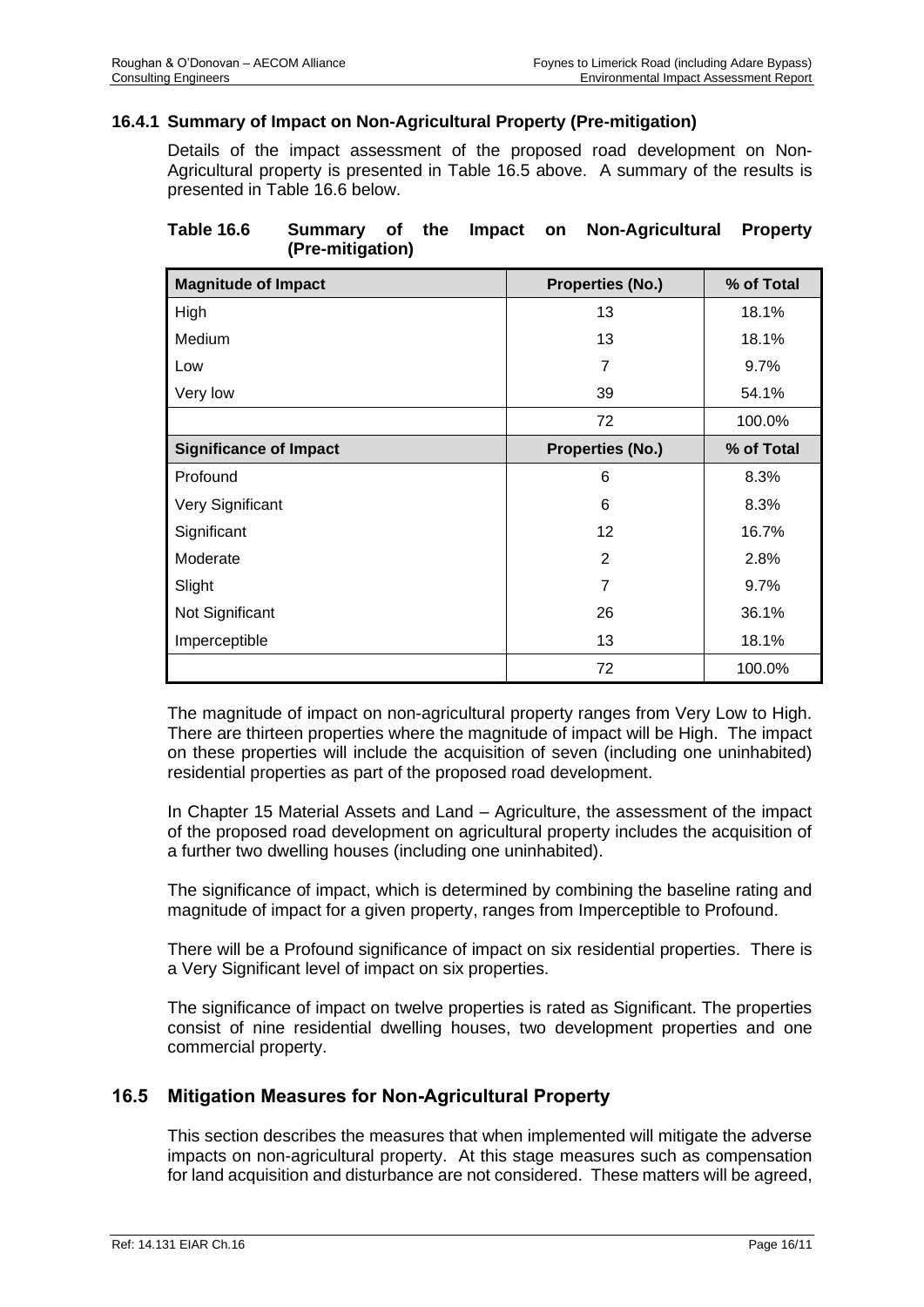if possible, with landowners or their representative(s) once approval for the proposed road development has been granted. If agreement is not possible, such compensation will be decided upon by an arbitrator.

The following general mitigation measures will be provided for the proposed road development:

- Access will be maintained to all affected property as much as possible and if interrupted will be restored without unreasonable delay;
- Where part of the curtilage of a property is to be permanently acquired, the acquiring authority will hold discussions with the property owner and generally agree to replace boundaries on a like for like basis where possible, subject to safety considerations;
- Prior to construction and subject to written agreement with the relevant property owners, property condition surveys will be undertaken in relation to all buildings / structures in use, located within 50 metres of the extents of the landtake boundary and within 150m of any proposed blasting works along the proposed road development;
- Any services that are interfered with as a result of the proposed road development will be repaired / replaced without unreasonable delay.

Further mitigation specific to individual properties for other impacts are detailed and described in Chapter 11 The Landscape, Chapter 12 Noise and Vibration and Chapter 13 Air Quality and Climate of this EIAR.

### **16.6 Construction Impacts and Mitigation Measures for Non-Agricultural Property**

The assessment of the impact on non-agricultural property includes the effects of the construction impacts of the proposed road development. These construction impacts are assessed and measures to mitigate the effects are outlined throughout this EIAR but are focussed mainly in Chapter 11 The Landscape, Chapter 12 Noise and Vibration and Chapter 13 Air Quality and Climate. All mitigation measures are summarised in Chapter 19 Mitigation and Monitoring Measures.

### **Access**

Access to some properties will be affected during the construction phase. The construction of local road junctions and crossings in particular may impact on access to properties.

### *Mitigation*

Access will be maintained to all affected property as much as possible and if interrupted will be restored without unreasonable delay. Traffic management measures will be put in place during construction where temporary or minor diversions are required. See section 4.16.5 of Chapter 4 for further details proposed for temporary traffic management measures.

### **Noise and Vibration**

The activity of construction vehicles will generate additional noise emissions in the immediate vicinity of the road construction. Noise and vibration may be a cause of disturbance to those residing in dwelling houses located in close proximity to the proposed road construction.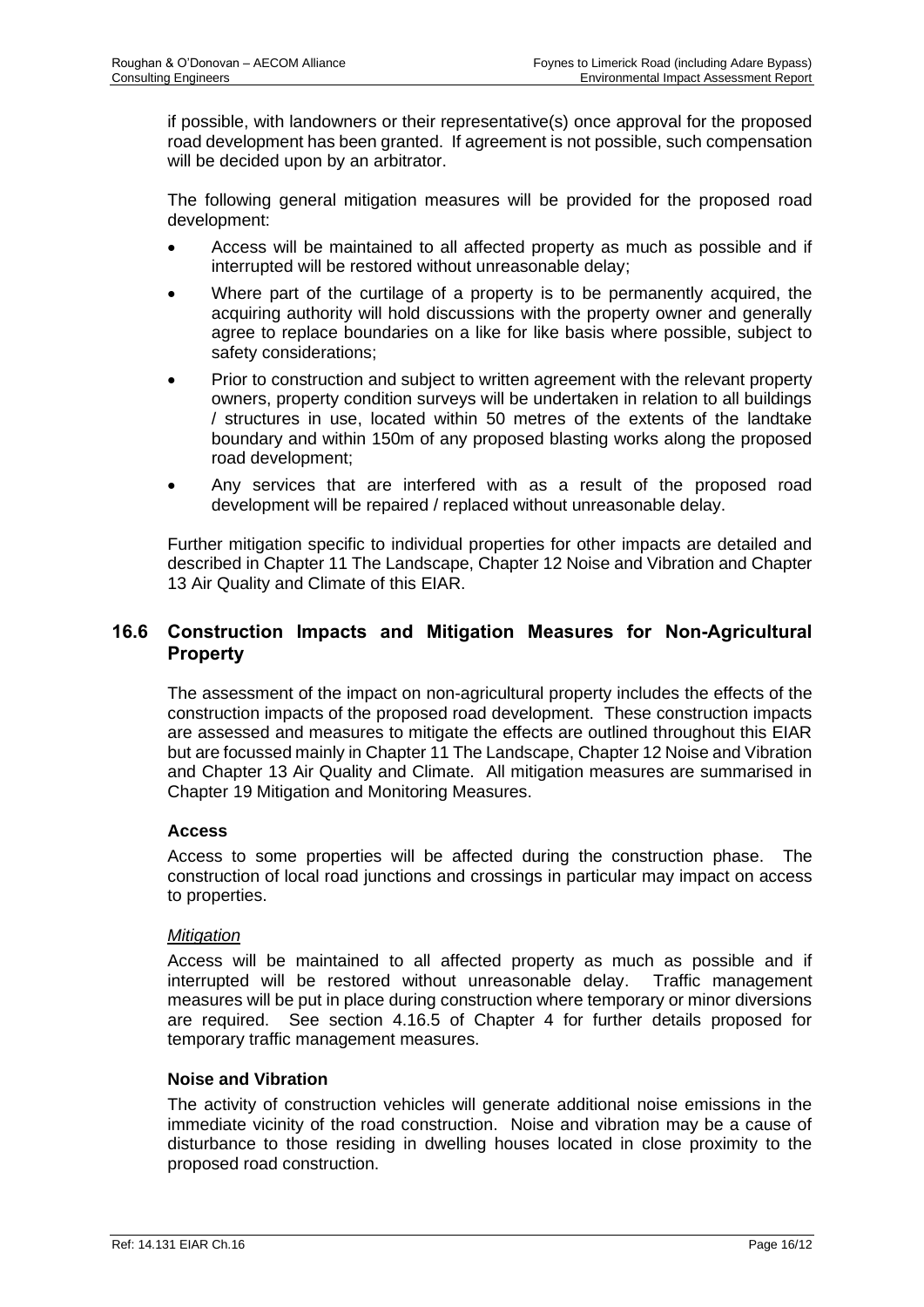### *Mitigation*

Timing of works and noise and vibration limit values are amongst the main measures to mitigate noise impacts on sensitive receptors. These measures are detailed within Chapter 12 Noise and Vibration.

Prior to construction and subject to written agreement with the relevant property owners, property condition surveys will be undertaken in relation to all buildings / structures in use located within 50m of the extents of the landtake boundary and within 150m of any proposed blasting works along the proposed road development. Good communication between the contractor and property owners during the construction phase will prevent undue disturbance due to noise.

#### **Dust**

Dust generated during the construction phase may have a nuisance effect on nearby properties especially during dry weather.

#### *Mitigation*

Dust suppression measures to mitigate the production of dust are detailed within Chapter 13 Air Quality and Climate. Good communication between the contractor and property owners during the construction phase will prevent undue disturbance due to dust.

### **Disturbance of Drainage Systems**

Existing drainage systems may be disturbed and in places removed by the construction of the proposed road. These systems will be restored as part of the completed road works. However, there may be temporary impaired drainage in the interim period between initial entry and final reinstatement of such drainage works.

#### *Mitigation*

In cases where drainage is impeded during construction and causes obvious difficulty to a particular property owner, temporary measures will be considered on a sitespecific basis. This may include allowing waters to drain to less critical areas, so as to minimise the impact.

#### **Disturbance of Services**

The construction of the proposed road may impact on services including supply of water, electricity and phone service and facilities for or connections to wastewater treatment facilities.

#### *Mitigation*

Where required, an alternative source of water / electricity will be provided to ensure that disruption is minimised during the construction phase.

### **16.7 Residual Impacts for Property**

The significance of the residual impact on property following the implementation of general mitigation measures has been assessed as outlined in Section 16.5. A summary of the residual impacts on non-agricultural property is presented in [Table](#page-14-0)  [16.7.](#page-14-0)